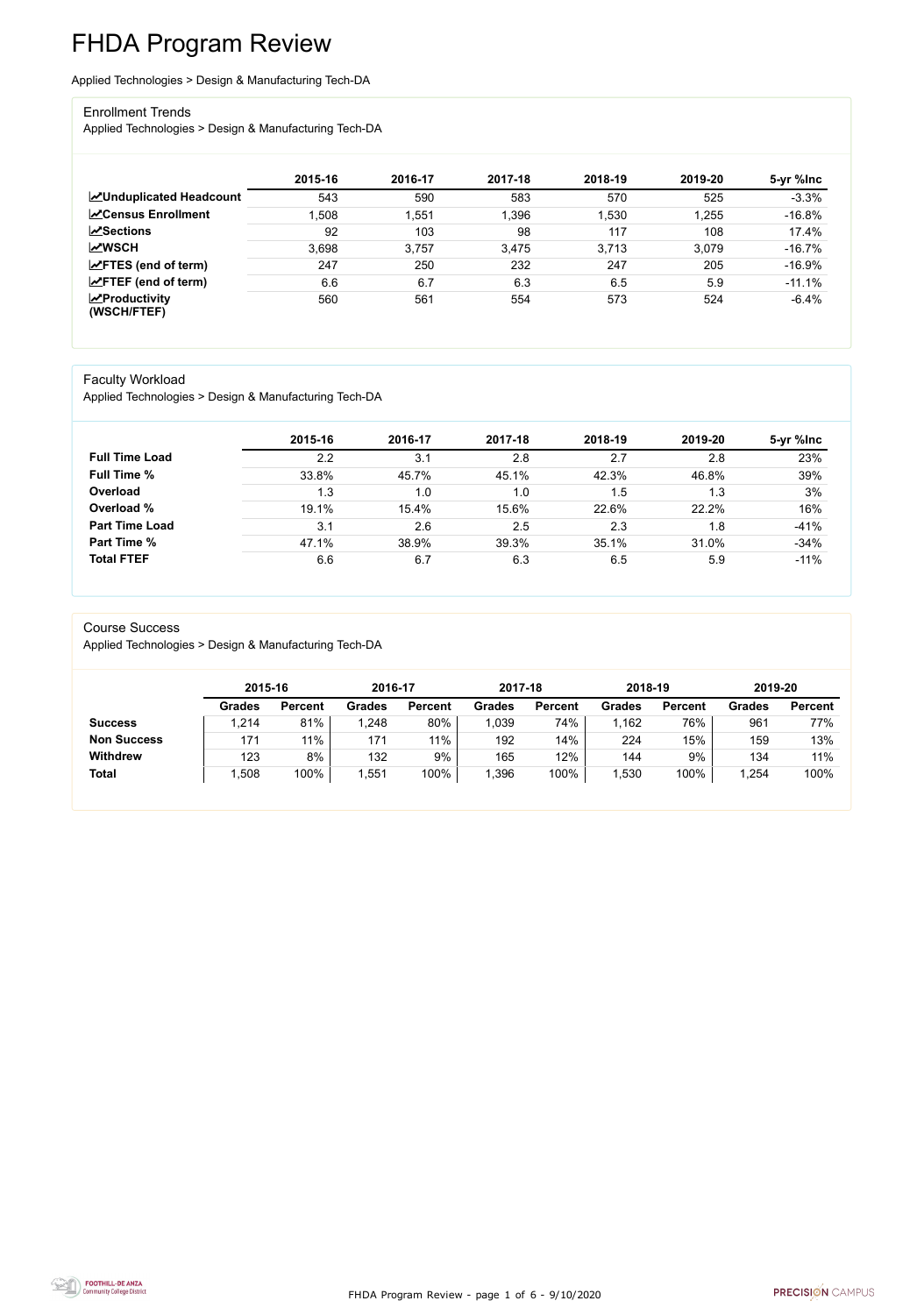FHDA Program Review - page 2 of 6 - 9/10/2020



### Course Success for African American, Latinx, and Filipinx Students

### Course Success for Asian, Native American, Pacific Islander, White, and Decline to State Students

|                    | 2015-16       |                | 2016-17       |                | 2017-18       |                | 2018-19       |                | 2019-20       |                |
|--------------------|---------------|----------------|---------------|----------------|---------------|----------------|---------------|----------------|---------------|----------------|
|                    | <b>Grades</b> | <b>Percent</b> | <b>Grades</b> | <b>Percent</b> | <b>Grades</b> | <b>Percent</b> | <b>Grades</b> | <b>Percent</b> | <b>Grades</b> | <b>Percent</b> |
| <b>Success</b>     | 287           | 73%            | 333           | 75%            | 257           | 70%            | 281           | 74%            | 245           | 75%            |
| <b>Non Success</b> | 65            | 17%            | 63            | 14%            | 70            | 19%            | 61            | 16%            | 40            | 12%            |
| <b>Withdrew</b>    | 39            | 10%            | 48            | 11%            | 38            | 10%            | 37            | 10%            | 43            | 13%            |
| <b>Total</b>       | 391           | 100%           | 444           | 100%           | 365           | 100%           | 379           | 100%           | 328           | 100%           |

|                    | 2015-16       |                | 2016-17       |                | 2017-18       |                | 2018-19       |                | 2019-20       |                |
|--------------------|---------------|----------------|---------------|----------------|---------------|----------------|---------------|----------------|---------------|----------------|
|                    | <b>Grades</b> | <b>Percent</b> | <b>Grades</b> | <b>Percent</b> | <b>Grades</b> | <b>Percent</b> | <b>Grades</b> | <b>Percent</b> | <b>Grades</b> | <b>Percent</b> |
| <b>Success</b>     | 927           | 83%            | 915           | 83%            | 782           | 76%            | 881           | 77%            | 716           | 77%            |
| <b>Non Success</b> | 106           | 9%             | 108           | 10%            | 122           | 12%            | 163           | 14%            | 119           | 13%            |
| <b>Withdrew</b>    | 84            | 8%             | 84            | 8%             | 127           | 12%            | 107           | 9%             | 91            | 10%            |
| <b>Total</b>       | 1,117         | 100%           | 1,107         | 100%           | 1,031         | 100%           | ,151          | 100%           | 926           | 100%           |
|                    |               |                |               |                |               |                |               |                |               |                |

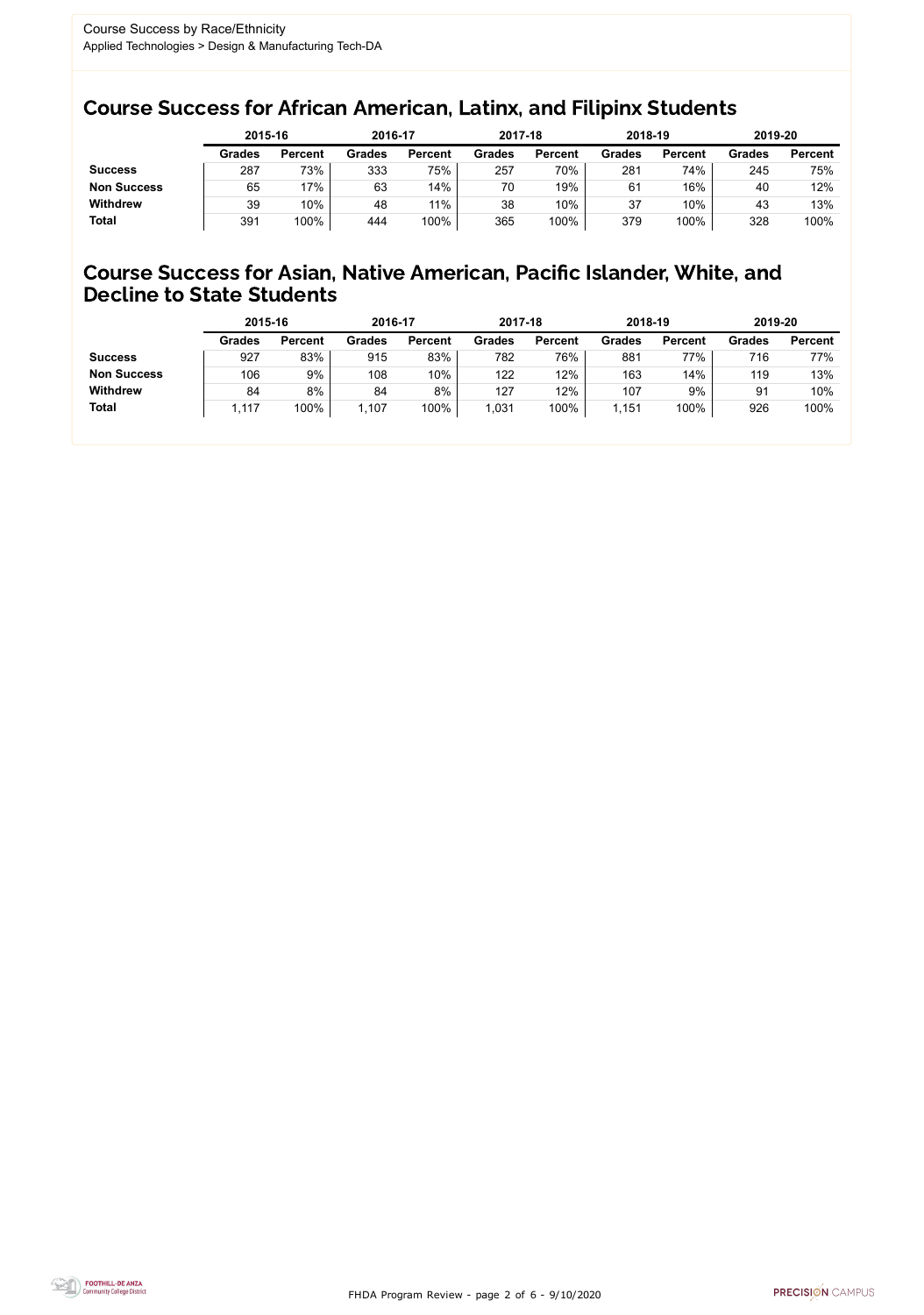

### by Gender

|                     | 2015-16 |                |      | 2016-17        |       | 2017-18        | 2018-19 |                | 2019-20 |                |
|---------------------|---------|----------------|------|----------------|-------|----------------|---------|----------------|---------|----------------|
|                     | Enr     | <b>Percent</b> | Enr  | <b>Percent</b> | Enr   | <b>Percent</b> | Enr     | <b>Percent</b> | Enr     | <b>Percent</b> |
| <b>Female</b>       | 96      | 6%             | 169  | 11%            | 197   | 14%            | 227     | 15%            | 157     | 13%            |
| <b>Male</b>         | .399    | 93%            | .364 | 88%            | 1,187 | 85%            | ,281    | 84%            | 1,075   | 86%            |
| <b>Not Reported</b> | 13      | $1\%$          | 18   | $1\%$          | 12    | $1\%$          | 22      | $1\%$          | 23      | 2%             |
| <b>Total</b>        | ,508    | 100%           | ,551 | 100%           | 1,396 | 100%           | ,530    | 100%           | .255    | 100%           |

## by Ethnicity

|                         |       | 2015-16        |      | 2016-17        |       | 2017-18        | 2018-19 |                | 2019-20 |                |
|-------------------------|-------|----------------|------|----------------|-------|----------------|---------|----------------|---------|----------------|
|                         | Enr   | <b>Percent</b> | Enr  | <b>Percent</b> | Enr   | <b>Percent</b> | Enr     | <b>Percent</b> | Enr     | <b>Percent</b> |
| <b>African American</b> | 26    | 2%             | 49   | 3%             | 28    | 2%             | 26      | 2%             | 28      | 2%             |
| Asian                   | 476   | 32%            | 460  | 30%            | 429   | 31%            | 504     | 33%            | 408     | 33%            |
| <b>Filipinx</b>         | 48    | 3%             | 63   | 4%             | 59    | 4%             | 70      | 5%             | 64      | 5%             |
| Latinx                  | 317   | 21%            | 332  | 21%            | 278   | 20%            | 283     | 18%            | 236     | 19%            |
| <b>Native American</b>  |       | $0\%$          | 22   | $1\%$          | 11    | 1%             | 25      | 2%             |         | $1\%$          |
| <b>Pacific Islander</b> | 16    | $1\%$          | 11   | $1\%$          | 3     | $0\%$          | 5       | $0\%$          |         | $1\%$          |
| White                   | 559   | 37%            | 589  | 38%            | 564   | 40%            | 578     | 38%            | 451     | 36%            |
| <b>Decline to State</b> | 59    | 4%             | 25   | 2%             | 24    | 2%             | 39      | 3%             | 54      | 4%             |
| <b>Total</b>            | 1,508 | 100%           | ,551 | 100%           | 1,396 | 100%           | 1,530   | 100%           | 1,255   | 100%           |

## by Age

|              | 2015-16 |                | 2016-17 |                | 2017-18 |                | 2018-19 |                | 2019-20 |                |
|--------------|---------|----------------|---------|----------------|---------|----------------|---------|----------------|---------|----------------|
|              | Enr     | <b>Percent</b> | Enr     | <b>Percent</b> | Enr     | <b>Percent</b> | Enr     | <b>Percent</b> | Enr     | <b>Percent</b> |
| 19 or less   | 27      | 2%             | 52      | 3%             | 45      | 3%             | 62      | 4%             | 78      | 6%             |
| $20 - 24$    | 298     | 20%            | 336     | 22%            | 296     | 21%            | 286     | 19%            | 257     | 20%            |
| 25-39        | 716     | 47%            | 688     | 44%            | 666     | 48%            | 683     | 45%            | 588     | 47%            |
| $40 +$       | 467     | 31%            | 475     | 31%            | 389     | 28%            | 499     | 33%            | 332     | 26%            |
| <b>Total</b> | ,508    | 100%           | 1,551   | 100%           | ,396    | 100%           | ,530    | 100%           | 1,255   | 100%           |

## by Education Level

|                           | 2015-16 |                |      | 2016-17        |       | 2017-18        | 2018-19 |                | 2019-20 |                |
|---------------------------|---------|----------------|------|----------------|-------|----------------|---------|----------------|---------|----------------|
|                           | Enr     | <b>Percent</b> | Enr  | <b>Percent</b> | Enr   | <b>Percent</b> | Enr     | <b>Percent</b> | Enr     | <b>Percent</b> |
| <b>Bachelor or higher</b> | 430     | 29%            | 507  | 33%            | 488   | 35%            | 553     | 36%            | 393     | 31%            |
| <b>Associate</b>          | 62      | 4%             | 74   | 5%             | 90    | 6%             | 78      | 5%             | 57      | 5%             |
| <b>HS/Equivalent</b>      | 934     | 62%            | 897  | 58%            | 753   | 54%            | 801     | 52%            | 671     | 53%            |
| <b>All Other</b>          | 82      | 5%             | 73   | 5%             | 65    | 5%             | 98      | 6%             | 134     | 11%            |
| <b>Total</b>              | 1,508   | 100%           | ,551 | 100%           | 1,396 | 100%           | ,530    | 100%           | 1,255   | 100%           |

Some courses may continue to be listed but no longer have data due to renumbering or because the course was not offered in the past five years.

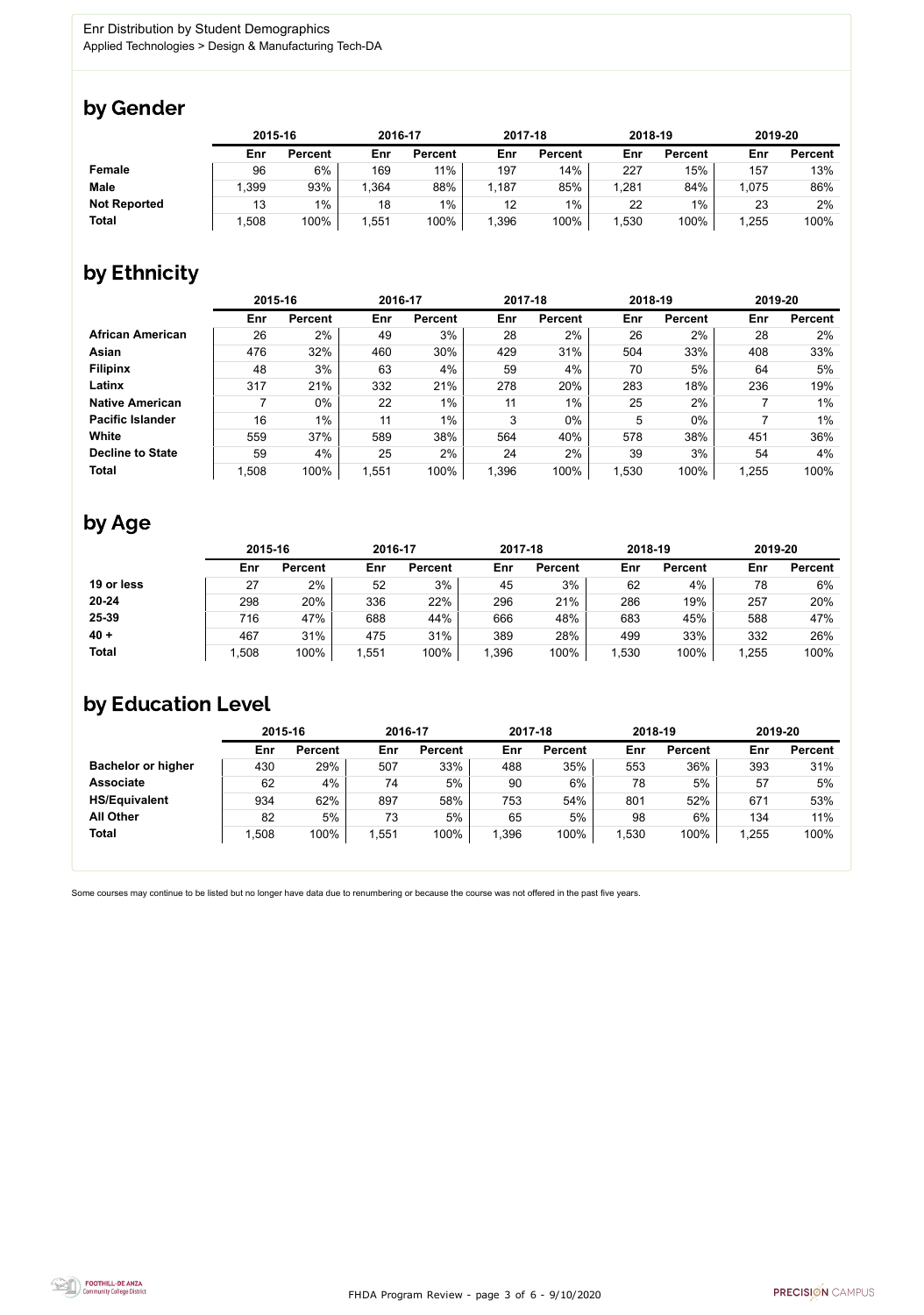FHDA Program Review - page 4 of 6 - 9/10/2020



### Success Rates by Gender Applied Technologies > Design & Manufacturing Tech-DA

|                     | 2019-20        |                |                    |                 |               |                |               |                |  |  |  |  |  |
|---------------------|----------------|----------------|--------------------|-----------------|---------------|----------------|---------------|----------------|--|--|--|--|--|
|                     | <b>Success</b> |                | <b>Non Success</b> | <b>Withdrew</b> |               | <b>Total</b>   |               |                |  |  |  |  |  |
|                     | <b>Grades</b>  | <b>Percent</b> | <b>Grades</b>      | <b>Percent</b>  | <b>Grades</b> | <b>Percent</b> | <b>Grades</b> | <b>Percent</b> |  |  |  |  |  |
| <b>Female</b>       | 115            | 73%            | 20                 | 13%             | 22            | 14%            | 157           | 100%           |  |  |  |  |  |
| <b>Male</b>         | 829            | 77%            | 134                | 12%             | 111           | 10%            | 1,074         | 100%           |  |  |  |  |  |
| <b>Not Reported</b> |                | 74%            | 5                  | 22%             |               | 4%             | 23            | 100%           |  |  |  |  |  |
| All                 | 961            | 77%            | 159                | 13%             | 134           | 11%            | ,254          | 100%           |  |  |  |  |  |

|                     |                | 2018-19        |                    |                |                 |                |               |                |  |  |  |  |  |  |
|---------------------|----------------|----------------|--------------------|----------------|-----------------|----------------|---------------|----------------|--|--|--|--|--|--|
|                     | <b>Success</b> |                | <b>Non Success</b> |                | <b>Withdrew</b> |                |               | <b>Total</b>   |  |  |  |  |  |  |
|                     | <b>Grades</b>  | <b>Percent</b> | <b>Grades</b>      | <b>Percent</b> | <b>Grades</b>   | <b>Percent</b> | <b>Grades</b> | <b>Percent</b> |  |  |  |  |  |  |
| Female              | 175            | 77%            | 26                 | 11%            | 26              | 11%            | 227           | 100%           |  |  |  |  |  |  |
| <b>Male</b>         | 971            | 76%            | 195                | 15%            | 115             | 9%             | 1,281         | 100%           |  |  |  |  |  |  |
| <b>Not Reported</b> | 16             | 73%            | ບ                  | 14%            |                 | 14%            | 22            | 100%           |  |  |  |  |  |  |
| All                 | 1,162          | 76%            | 224                | 15%            | 144             | 9%             | 1,530         | 100%           |  |  |  |  |  |  |

|                     |                | 2017-18        |                    |                |                 |                |               |                |  |  |  |  |  |
|---------------------|----------------|----------------|--------------------|----------------|-----------------|----------------|---------------|----------------|--|--|--|--|--|
|                     | <b>Success</b> |                | <b>Non Success</b> |                | <b>Withdrew</b> |                |               | <b>Total</b>   |  |  |  |  |  |
|                     | <b>Grades</b>  | <b>Percent</b> | <b>Grades</b>      | <b>Percent</b> | <b>Grades</b>   | <b>Percent</b> | <b>Grades</b> | <b>Percent</b> |  |  |  |  |  |
| Female              | 150            | 76%            | 23                 | 12%            | 24              | 12%            | 197           | 100%           |  |  |  |  |  |
| <b>Male</b>         | 881            | 74%            | 167                | 14%            | 139             | 12%            | 1,187         | 100%           |  |  |  |  |  |
| <b>Not Reported</b> | 8              | 67%            |                    | 17%            |                 | 17%            | 12            | 100%           |  |  |  |  |  |
| All                 | 1,039          | 74%            | 192                | 14%            | 165             | 12%            | ,396          | 100%           |  |  |  |  |  |

|                     |               | 2016-17                              |                 |                |               |                 |               |                |  |  |
|---------------------|---------------|--------------------------------------|-----------------|----------------|---------------|-----------------|---------------|----------------|--|--|
|                     |               | <b>Non Success</b><br><b>Success</b> |                 |                |               | <b>Withdrew</b> | <b>Total</b>  |                |  |  |
|                     | <b>Grades</b> | <b>Percent</b>                       | <b>Grades</b>   | <b>Percent</b> | <b>Grades</b> | <b>Percent</b>  | <b>Grades</b> | <b>Percent</b> |  |  |
| <b>Female</b>       | 139           | 82%                                  | 16              | 9%             | 14            | 8%              | 169           | 100%           |  |  |
| <b>Male</b>         | 1,096         | 80%                                  | 153             | 11%            | 115           | 8%              | 1,364         | 100%           |  |  |
| <b>Not Reported</b> | 13            | 72%                                  |                 | 11%            | 2<br>ບ        | 17%             | 18            | 100%           |  |  |
| All                 | 1,248         | 80%                                  | 17 <sup>′</sup> | 11%            | 132           | 9%              | ,551          | 100%           |  |  |

|                     | 2015-16        |                |                    |                |               |                |               |                |  |
|---------------------|----------------|----------------|--------------------|----------------|---------------|----------------|---------------|----------------|--|
|                     | <b>Success</b> |                | <b>Non Success</b> |                | Withdrew      |                | <b>Total</b>  |                |  |
|                     | <b>Grades</b>  | <b>Percent</b> | <b>Grades</b>      | <b>Percent</b> | <b>Grades</b> | <b>Percent</b> | <b>Grades</b> | <b>Percent</b> |  |
| Female              | 76             | 79%            | 9                  | 9%             | 11            | 11%            | 96            | 100%           |  |
| <b>Male</b>         | 1,128          | 81%            | 161                | 12%            | 110           | 8%             | ,399          | 100%           |  |
| <b>Not Reported</b> | 10             | 77%            |                    | 8%             | າ<br>∠        | 15%            | 13            | 100%           |  |
| All                 | 1,214          | 81%            | 171                | 11%            | 123           | 8%             | ,508          | 100%           |  |

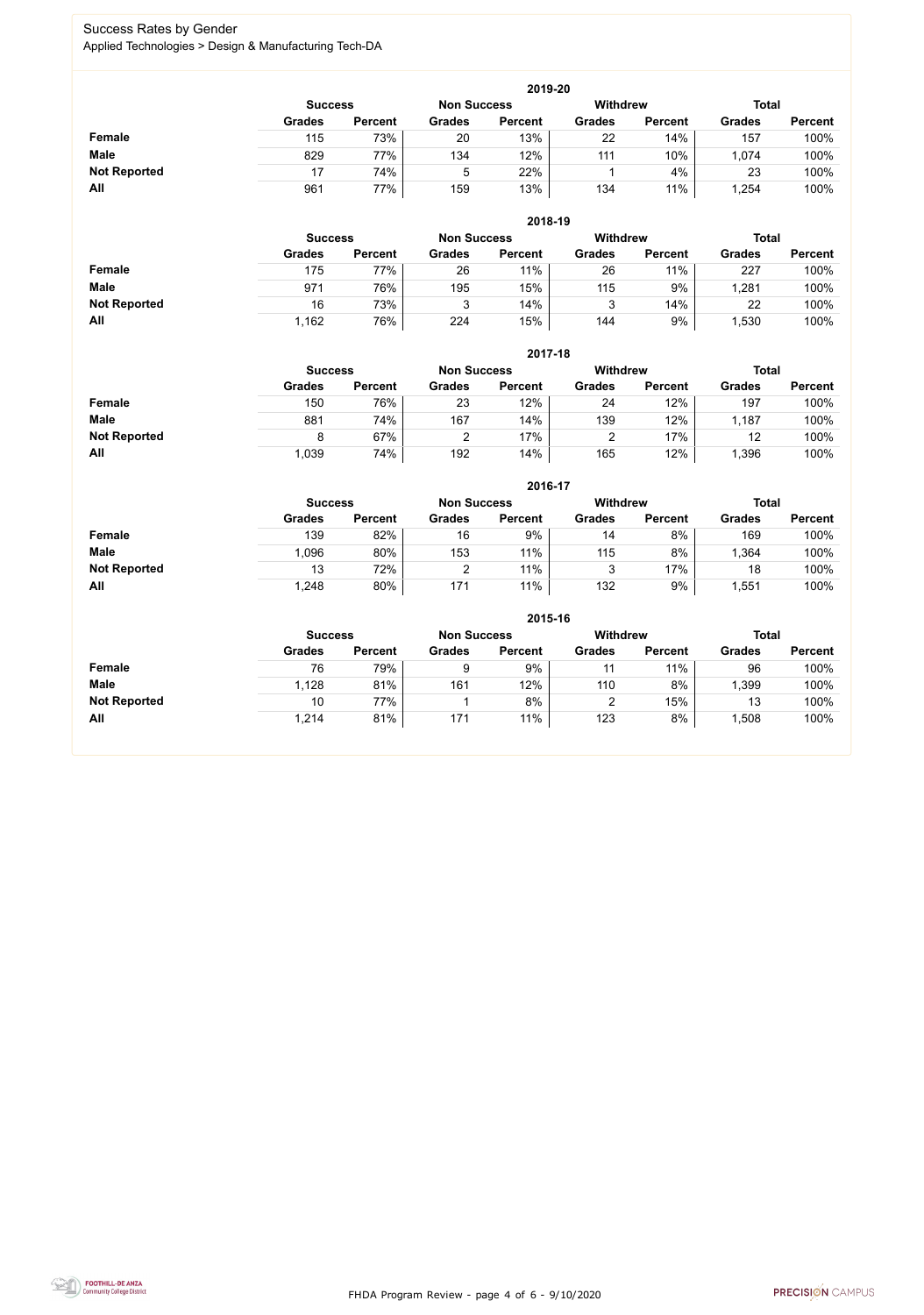FHDA Program Review - page 5 of 6 - 9/10/2020



### Success Rates by Age Applied Technologies > Design & Manufacturing Tech-DA

|            |                |                    |               | 2019-20         |               |                |               |                |
|------------|----------------|--------------------|---------------|-----------------|---------------|----------------|---------------|----------------|
|            | <b>Success</b> | <b>Non Success</b> |               | <b>Withdrew</b> |               | <b>Total</b>   |               |                |
|            | <b>Grades</b>  | <b>Percent</b>     | <b>Grades</b> | <b>Percent</b>  | <b>Grades</b> | <b>Percent</b> | <b>Grades</b> | <b>Percent</b> |
| 19 or less | 59             | 76%                | 12            | 15%             |               | 9%             | 78            | 100%           |
| 20-24      | 174            | 68%                | 40            | 16%             | 43            | 17%            | 257           | 100%           |
| 25-39      | 475            | 81%                | 72            | 12%             | 41            | 7%             | 588           | 100%           |
| $40 +$     | 253            | 76%                | 35            | 11%             | 43            | 13%            | 331           | 100%           |
| All        | 961            | 77%                | 159           | 13%             | 134           | 11%            | 1,254         | 100%           |

|            | 2018-19        |                |               |                    |                 |                |               |                |  |
|------------|----------------|----------------|---------------|--------------------|-----------------|----------------|---------------|----------------|--|
|            | <b>Success</b> |                |               | <b>Non Success</b> | <b>Withdrew</b> |                | <b>Total</b>  |                |  |
|            | <b>Grades</b>  | <b>Percent</b> | <b>Grades</b> | <b>Percent</b>     | <b>Grades</b>   | <b>Percent</b> | <b>Grades</b> | <b>Percent</b> |  |
| 19 or less | 40             | 65%            | 13            | 21%                | 9               | 15%            | 62            | 100%           |  |
| $20 - 24$  | 199            | 70%            | 56            | 20%                | 31              | 11%            | 286           | 100%           |  |
| 25-39      | 526            | 77%            | 101           | 15%                | 56              | 8%             | 683           | 100%           |  |
| $40 +$     | 397            | 80%            | 54            | 11%                | 48              | 10%            | 499           | 100%           |  |
| All        | 1,162          | 76%            | 224           | 15%                | 144             | 9%             | ,530          | 100%           |  |

|            | 2017-18                              |                |                |                |                 |                |               |                |  |  |
|------------|--------------------------------------|----------------|----------------|----------------|-----------------|----------------|---------------|----------------|--|--|
|            | <b>Non Success</b><br><b>Success</b> |                |                |                | <b>Withdrew</b> |                | <b>Total</b>  |                |  |  |
|            | <b>Grades</b>                        | <b>Percent</b> | <b>Grades</b>  | <b>Percent</b> | <b>Grades</b>   | <b>Percent</b> | <b>Grades</b> | <b>Percent</b> |  |  |
| 19 or less | 38                                   | 84%            | $\overline{2}$ | 4%             | 5               | 11%            | 45            | 100%           |  |  |
| $20 - 24$  | 221                                  | 75%            | 45             | 15%            | 30              | 10%            | 296           | 100%           |  |  |
| 25-39      | 474                                  | 71%            | 108            | 16%            | 84              | 13%            | 666           | 100%           |  |  |
| $40 +$     | 306                                  | 79%            | 37             | 10%            | 46              | 12%            | 389           | 100%           |  |  |
| All        | 1,039                                | 74%            | 192            | 14%            | 165             | 12%            | ,396          | 100%           |  |  |

|            |                                      |                |               | 2016-17        |                 |                |               |                |
|------------|--------------------------------------|----------------|---------------|----------------|-----------------|----------------|---------------|----------------|
|            | <b>Non Success</b><br><b>Success</b> |                |               |                | <b>Withdrew</b> |                | <b>Total</b>  |                |
|            | <b>Grades</b>                        | <b>Percent</b> | <b>Grades</b> | <b>Percent</b> | <b>Grades</b>   | <b>Percent</b> | <b>Grades</b> | <b>Percent</b> |
| 19 or less | 44                                   | 85%            | 6             | 12%            |                 | 4%             | 52            | 100%           |
| $20 - 24$  | 261                                  | 78%            | 49            | 15%            | 26              | 8%             | 336           | 100%           |
| 25-39      | 563                                  | 82%            | 65            | 9%             | 60              | 9%             | 688           | 100%           |
| $40 +$     | 380                                  | 80%            | 51            | 11%            | 44              | 9%             | 475           | 100%           |
| All        | 1,248                                | 80%            | 171           | 11%            | 132             | 9%             | 1,551         | 100%           |

|            | 2015-16                              |                |               |                |                 |                |               |                |  |  |
|------------|--------------------------------------|----------------|---------------|----------------|-----------------|----------------|---------------|----------------|--|--|
|            | <b>Non Success</b><br><b>Success</b> |                |               |                | <b>Withdrew</b> |                | <b>Total</b>  |                |  |  |
|            | <b>Grades</b>                        | <b>Percent</b> | <b>Grades</b> | <b>Percent</b> | <b>Grades</b>   | <b>Percent</b> | <b>Grades</b> | <b>Percent</b> |  |  |
| 19 or less | 24                                   | 89%            |               | 7%             |                 | 4%             | 27            | 100%           |  |  |
| $20 - 24$  | 218                                  | 73%            | 47            | 16%            | 33              | 11%            | 298           | 100%           |  |  |
| 25-39      | 567                                  | 79%            | 84            | 12%            | 65              | 9%             | 716           | 100%           |  |  |
| $40 +$     | 405                                  | 87%            | 38            | 8%             | 24              | 5%             | 467           | 100%           |  |  |
| All        | 1,214                                | 81%            | 171           | 11%            | 123             | 8%             | 1,508         | 100%           |  |  |